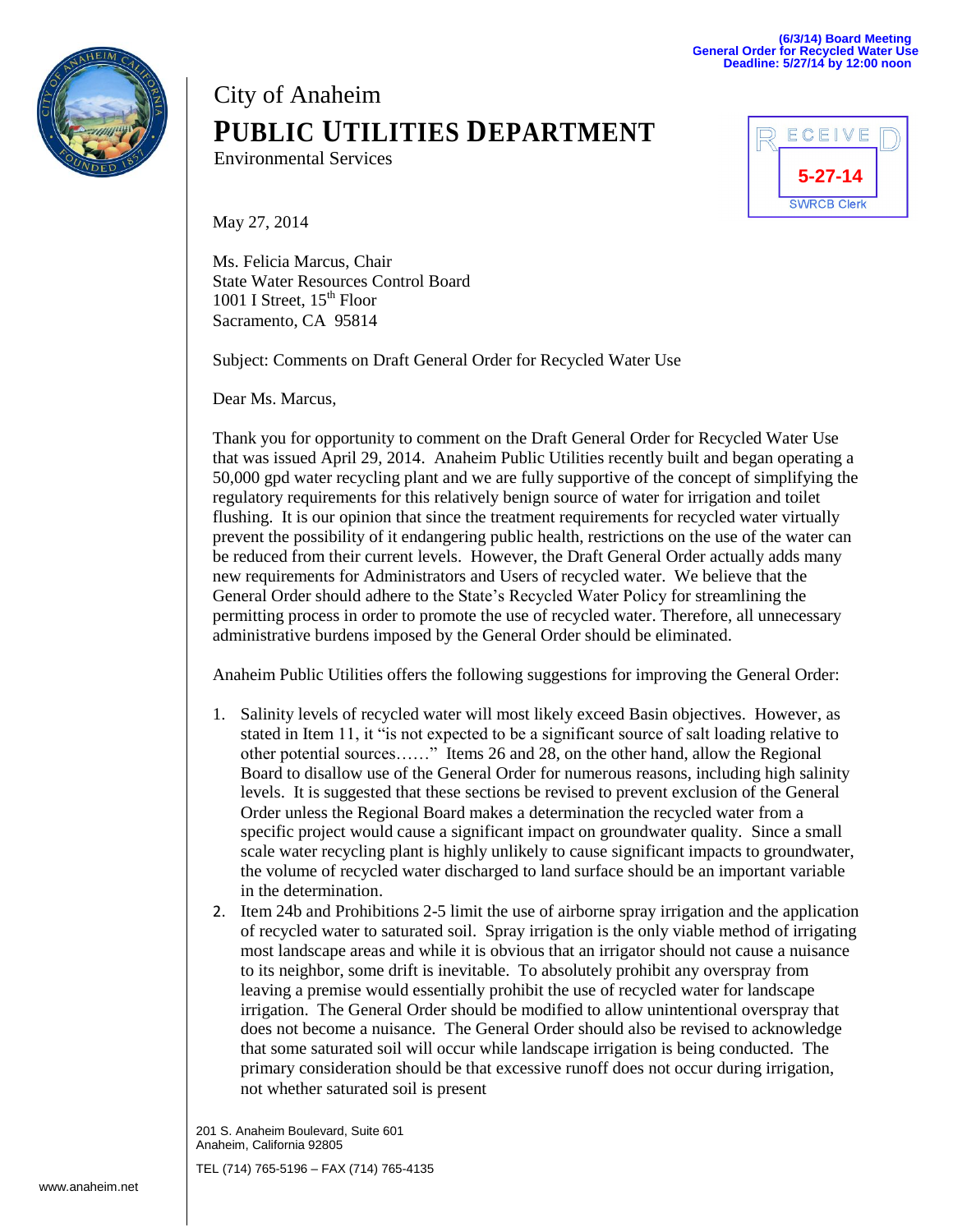- 3. Item 26d discusses disinfection byproducts (DBPs) and treatment techniques to remove them. The treatment techniques mentioned will also remove the disinfectant as well as the DBPs and would be counterproductive to ensuring that recycled water remains free of pathogens in the distribution system. Since a disinfection residual helps to prevent the growth of pathogens and DBPs are not considered an environmental toxin, this section should be removed from the General Order.
- 4. Item C10 requires the Administrator to develop use requirements for the use of recycled water for dust control (and other uses). The General Order should be revised to state that this requirement only applies if the Administrator has Users that intend to use the recycled water for dust control (or other uses).
- 5. Item C11 requires the Administrator to provide a copy of the permit to the User. Although it is reasonable for the Administrator to provide the rules for which the User must comply, it should not be necessary to provide the User with rules for which the Administrator must comply. This requirement poses an unreasonable administrative burden and should be eliminated from the General Order.
- Item C12 requires inclusion of User on-site observation reports and use data in the 6. Administrator's annual report. It is unclear in the General Order what the purpose or value of these on-site observation reports are to provide. This appears to be an unnecessary administrative burden for both the User and the Administrator and should be eliminated from the General Order. The only monitoring that should be necessary is the monitoring of water quality being generated by the water recycling facility.
- 7. Item D4 requires the Administrator to prepare a Salt and Nutrient Management Plan (SNMP) when directed by the Regional Board. Per the State's Recycled Water Policy, SNMPs should be developed on a regional basis and compliance should be based on the likelihood of a particular recycling project actually causing a significant impact. As stated in the General Order, water recycling "is not expected to be a significant source of salt loading relative to other potential sources...." Therefore, a Regional Board should not be able to require a specific project to develop a SNMP.
- 8. Item D6a allows the Regional Board to terminate coverage for violation of any term or condition in the General Order. This is too strict. Termination of coverage should only be allowed if repeated or significant violations occur.
- 9. Attachment A, Section II.b.2 requires completion of a water balance and nutrient balance for each use area of each User site. There is no benefit or need for determining these values for each specific use area and this requirement is an unnecessary and unreasonable burden on water recyclers. This requirement should be removed from the General Order.
- 10. Attachment B, Section B.3.a requires an Administrator to require the User to conduct monitoring, including monitoring for priority pollutants. The only monitoring that should be required is of the water quality being produced by the water recycling facility. Additional pollutants are unlikely to be added within a distribution system or at a User facility. Therefore, testing of any pollutants at a User site is unnecessary and this requirement should be eliminated from the General Order.
- 11. Attachment B, Item B4 requires inspection of User facilities while recycled water is being used. Since most landscape watering is conducted at night, this is an unreasonable requirement. The item should be modified to state that the landscape irrigation should be activated when the inspector is on-site, if practicable.